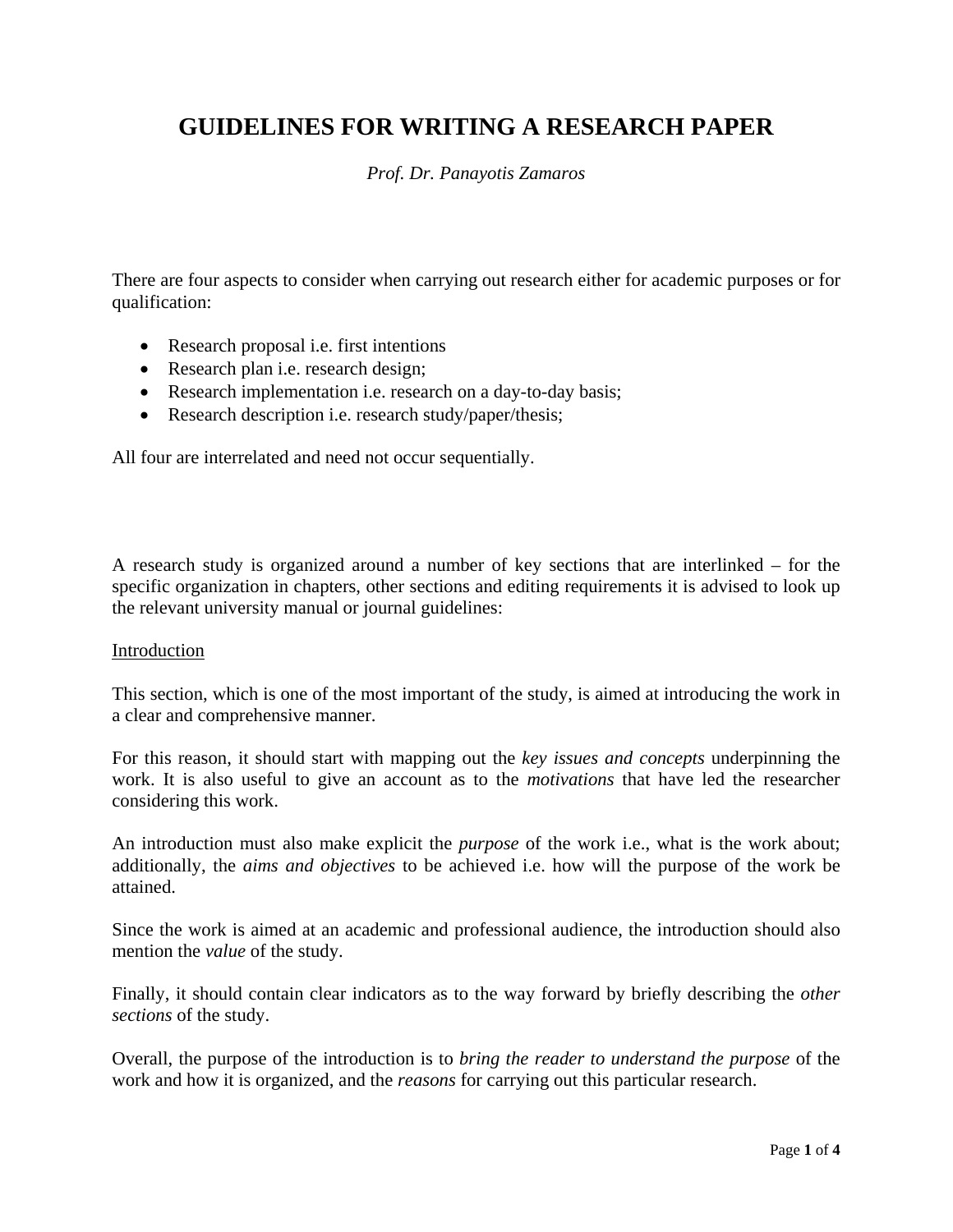## Literature review

This section is aimed at analyzing and synthesizing in a critical fashion the issues, theories and philosophies in the field of management and research, relatively to the purpose of the work only. The theories reviewed will therefore have to be selected.

The review should include in a manner that is succinct, comprehensive and challenging to read, *original or primary sources* and only where this is impossible, secondary sources.

It should also make theoretical parallels and differences as well as highlight fallacies or shortcomings in claims and arguments presented by other researchers; this is crucial for developing one's own theory.

It should be reminded that the purpose of the literature review is to *justify the need for further research* in a particular area.

## Conjecture Development and Research Problem

The next section concerns the development of a *conjecture/theory* that stems directly from the identification of fallacies and shortcomings in current claims, arguments, and theories. It is therefore important to make clear and explicit how the new conjecture/theory stems from such fallacies and shortcomings.

Then, the conjecture/theory should be summarized into a *research question* that subsequently collected data will help answer/falsify/verify.

The research question is then to be detailed into *hypotheses or questions*. It will be a hypothesis when one makes guesses concerning the outcome of the research and thus needs to establish that the hypothesis is verified or falsified. It will be a question when there is need for gathering information in an area where there is little previous research.

Finally, it is necessary to make explicit the *scope of the study*, i.e. what will be included, and the *limitations of the study*, i.e. the restrictions and interdictions will narrow the study in addition to biases and other factors or intervening variables.

Overall, the purpose of this section is to *develop a theoretical basis* for planning and implementing research.

#### Methods of Inquiry

This section is aimed at presenting the strategies and methods to collect data so as to answer/falsify/verify the research question/hypothesis.

It is therefore crucial to have first identified the *data required* to answer/falsify/verify the research question and then make explicit the *methods* chosen relative to the necessary data while providing a justification for the methods chosen, with an appropriate rationale in each case.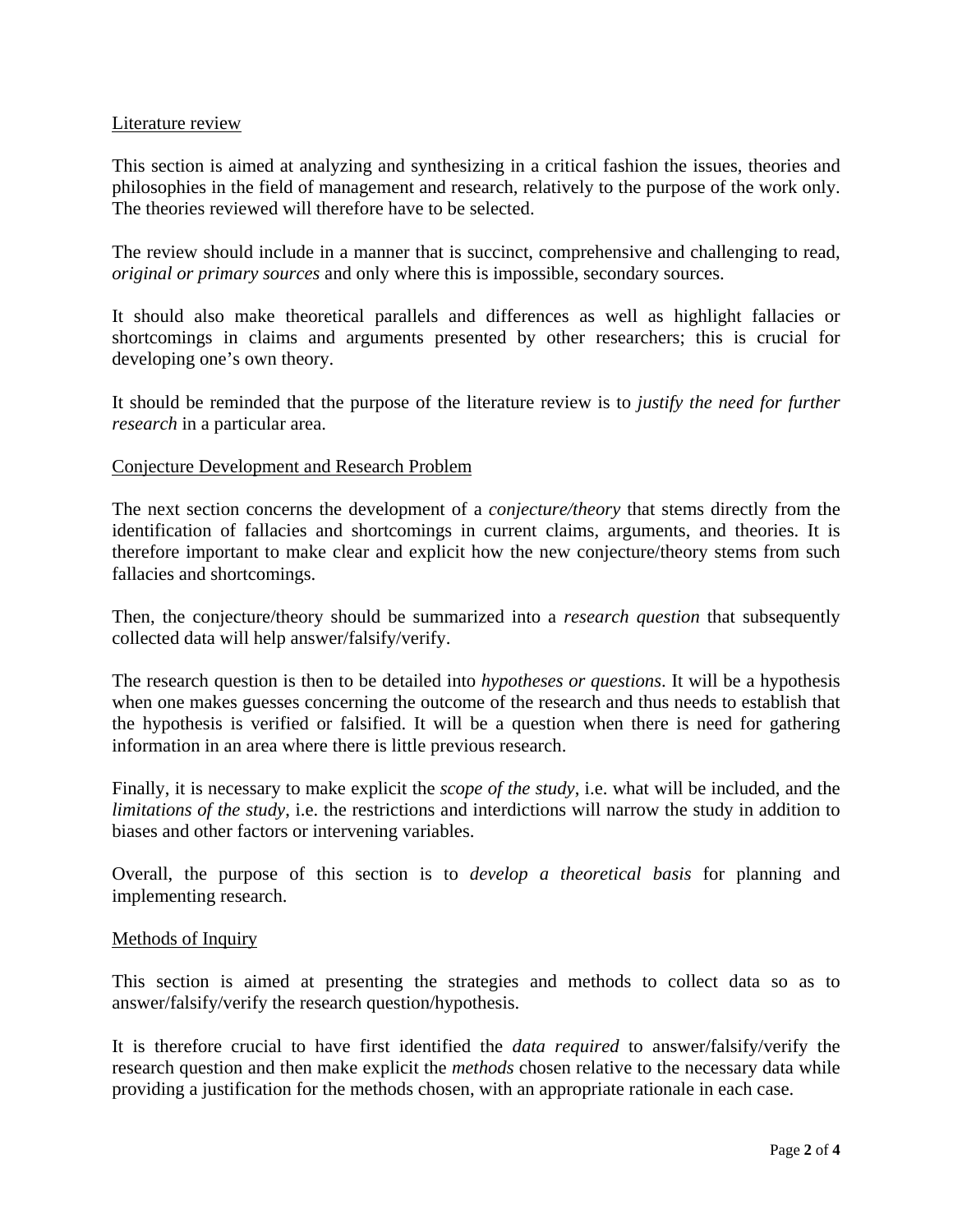It is important to adopt a *balanced approach* to methodology, which means use a number of methods and not just one, use both quantitative and qualitative methods, and use both empirical and logical methods, in both a self-directed and other-directed approach.

But since research does not go without problems and surprises, some *prediction* as per the research challenges and problems is to be made, and to suggest means to overcome them.

Finally, it is important to discuss any *philosophical issues* relative to research and to develop *tools for tracking and assessing the research process* itself.

The purpose of this section is then to *select the appropriate research tools* relative to the information that the research needs to have at hand.

## Data Analysis

This sections aims at presenting the data obtained from having used the methods chosen. It is therefore advisable to describe how the *data collection process* occurred, including the challenges, shortcomings, and solutions taken.

Then, based on explicit criteria of selection, data collected should be *selected and tested* so as to only use the information that is relevant – irrelevant information will have to be excluded.

Finally, information collected and selected should be *analyzed to produce the main findings* which should be listed at the end of the section.

All data/information should be presented in a succinct, visual and creative manner.

Therefore, the purpose of this section is to select to *produce findings* from the selected and analyzed information at hand.

#### Discussion

This very important chapter aims at using the data analyzed for answering/falsifying/verifying the research question/hypothesis in addition to comparing the findings with those proposed by other researchers.

One should therefore *interpret the main findings* relative to the developed conjecture, and compare these findings with those by other researchers.

The same findings should be used to *identify limitations* of the research design and the conjecture, and to *suggest conjecture corrections and research improvements*.

It should be reminded that this section is different from the previous one: whereas data analysis is aimed at producing findings, the discussion is aimed at *establishing the degree of acceptability of findings* i.e. justifying their acceptability by the academic and scientific communities.